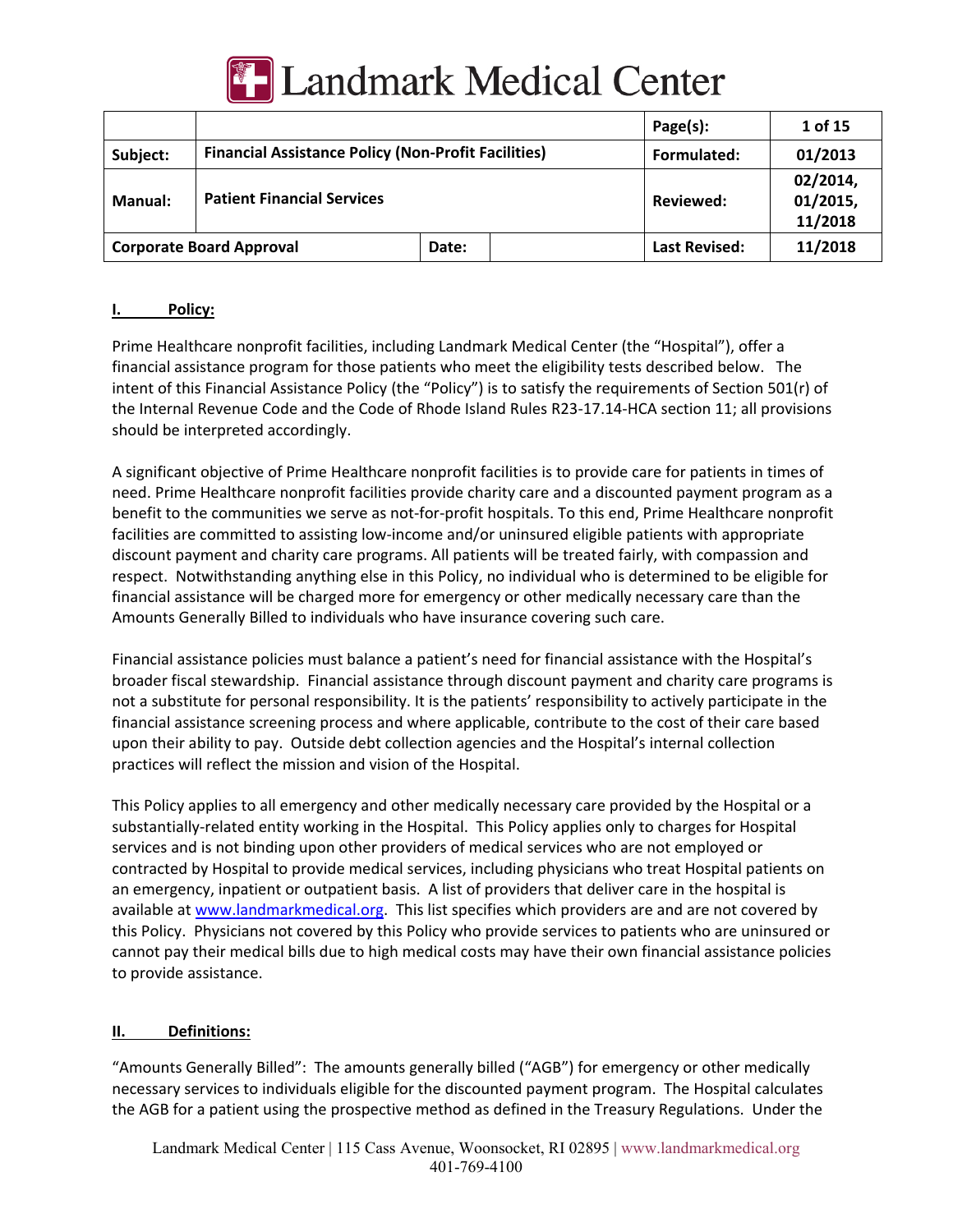

prospective method, AGB is calculated using the billing and coding process the Hospital would use if the individual were a Medicare fee-for-service beneficiary using the currently applicable Medicare rates provided by the Centers for Medicare & Medicaid Services.

"Emergency and Medically Necessary": Any hospital emergency, inpatient, outpatient, or emergency medical care that is not entirely elective for patient comfort and/or convenience.

"Extraordinary Collection Actions": An Extraordinary Collection Action means any collection action involving certain sales of debt to another party, reporting adverse information to credit agencies or bureaus, or deferring or denying, or requiring a payment before providing, medically necessary care because of an individual's nonpayment of one or more bills for previously provided care covered under the hospital's Financial Assistance Policy, or any action requiring a legal or judicial process, including placing a lien, foreclosing on real property, attaching or seizing of bank accounts or other personal property, commencing a civil action against an individual, taking actions that cause an individual's arrest, taking actions that cause an individual to be subject to body attachment, and garnishing wages, in each case as further described in Treasury Regulations Section 1.501(r)-6.

"Family": (1) for persons 18 years of age and older, spouse, domestic partner and dependent children under 21 years of age, whether living at home or not; and (2) for persons under 18 years of age, parent, caretaker, relatives, and other children under 21 years of age of the parent or caretaker relative.

"Plain Language Summary": The summary of the Financial Assistance Policy attached hereto as Exhibit 2, intended to comply with Treasury Regulations Section 1.501(r)-1(b)(24).

## **III. Procedure:**

## **1. Eligibility for Financial Assistance**

## **A. Self-Pay Patients**

A patient qualifies for **charity care** as described in Section (III)2 below if all of the following conditions are met: (1) the patient does not have third party coverage from a health insurer, health care service plan, union trust plan, Medicare, or the Medical Assistance program as determined and documented by the hospital; (2) the patient's injury is not a compensable injury for purposes of workers' compensation, automobile insurance, or other insurance as determined and documented by the hospital; (3) the income of the Patient's Family does not exceed three hundred fifty percent (350%) of the current Federal Poverty Level; **and** (4) the patient has monetary assets of less than the assets protection threshold, which threshold is updated annually.

A patient qualifies for the **discounted payment program** if all of the following conditions are met: (1) the income of the Patient's Family does not exceed four hundred fifty percent (450%) of the current Federal Poverty Level; **and** (2) the patient has monetary assets of less than the assets protection threshold, which threshold is updated annually.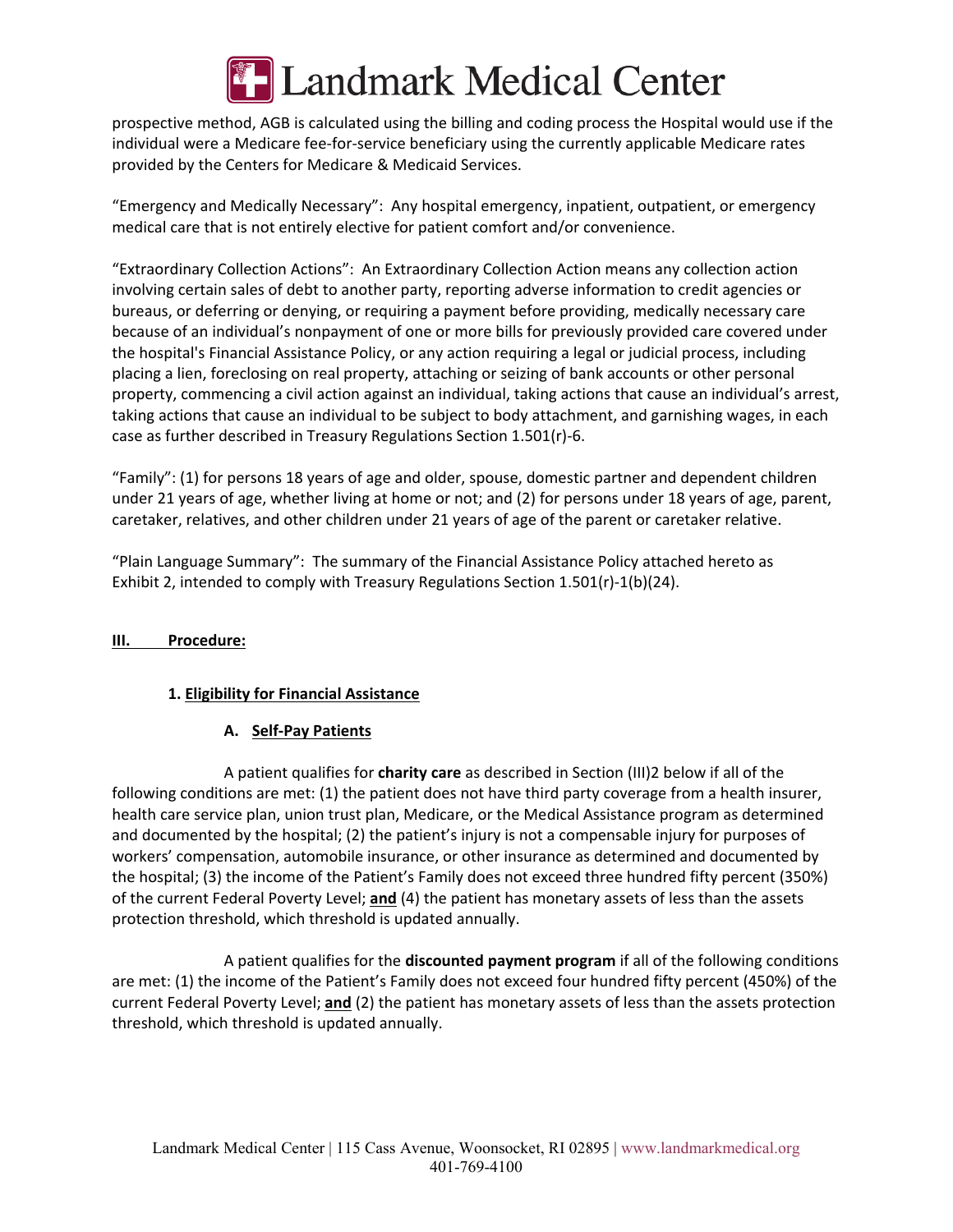

# **B. Insured Patients**

A patient who has third party coverage or whose injury is a compensable injury for purposes of workers' compensation, automobile insurance, or other insurance as determined and documented by the hospital does not qualify for charity care, but may qualify for the discounted payment program if (i) he or she has a Family income at or below four hundred fifty percent (450%) of the Federal Poverty Level; and (ii) has out-of-pocket medical expenses in the prior twelve (12) months (whether incurred or paid in or out of any hospital) exceeding ten percent (10%) of Family income. If eligible, the patient's payment obligation will be an amount equal to the difference between what the Hospital receives from the insurance carrier and the Discounted Payment Maximum. If the amount paid by insurance exceeds the Discounted Payment Maximum, the patient will have no further payment obligation.

# **C. Other Circumstances**

The Director of the Hospital's Patient Financial Services (PFS) Department shall also have the discretion to extend charity care or the discounted payment program to patients under the following circumstances:

(i) The patient qualifies for limited benefits under the state's Medical Assistance program, i.e., limited pregnancy or emergency benefits, but does not have benefits for other services provided at the Hospital. This includes non-covered services related to:

- Services provided to Medicaid beneficiaries with restricted Medicaid (i.e., patients that may only have pregnancy or emergency benefits, but receive other care from the Hospital);
- Medicaid pending applications that are not subsequently approved, provided that the application indicates that the patient meets the criteria for charity care;
- Medicaid or other indigent care program denials;
- Charges related to days exceeding a length of stay limit; and
- Any other remaining liability for insurance payments.

(ii) The patient qualifies for a medically indigent services program offered by a county other than the one in which the Hospital is located.

(iii) Reasonable efforts have been made to locate and contact the patient, such efforts have been unsuccessful, and the PFS Director has reason to believe that the patient would qualify for charity care or the discounted payment program, i.e., homeless.

(iv) A third party collection agency has made efforts to collect the outstanding balance and has recommended to the Hospital's PFS Director that charity care or the discounted payment program be offered.

## **D. Determination of Family Income**

For purposes of determining eligibility for the discounted payment program, documentation of income of the patient's Family shall be limited to recent pay stubs or income tax returns.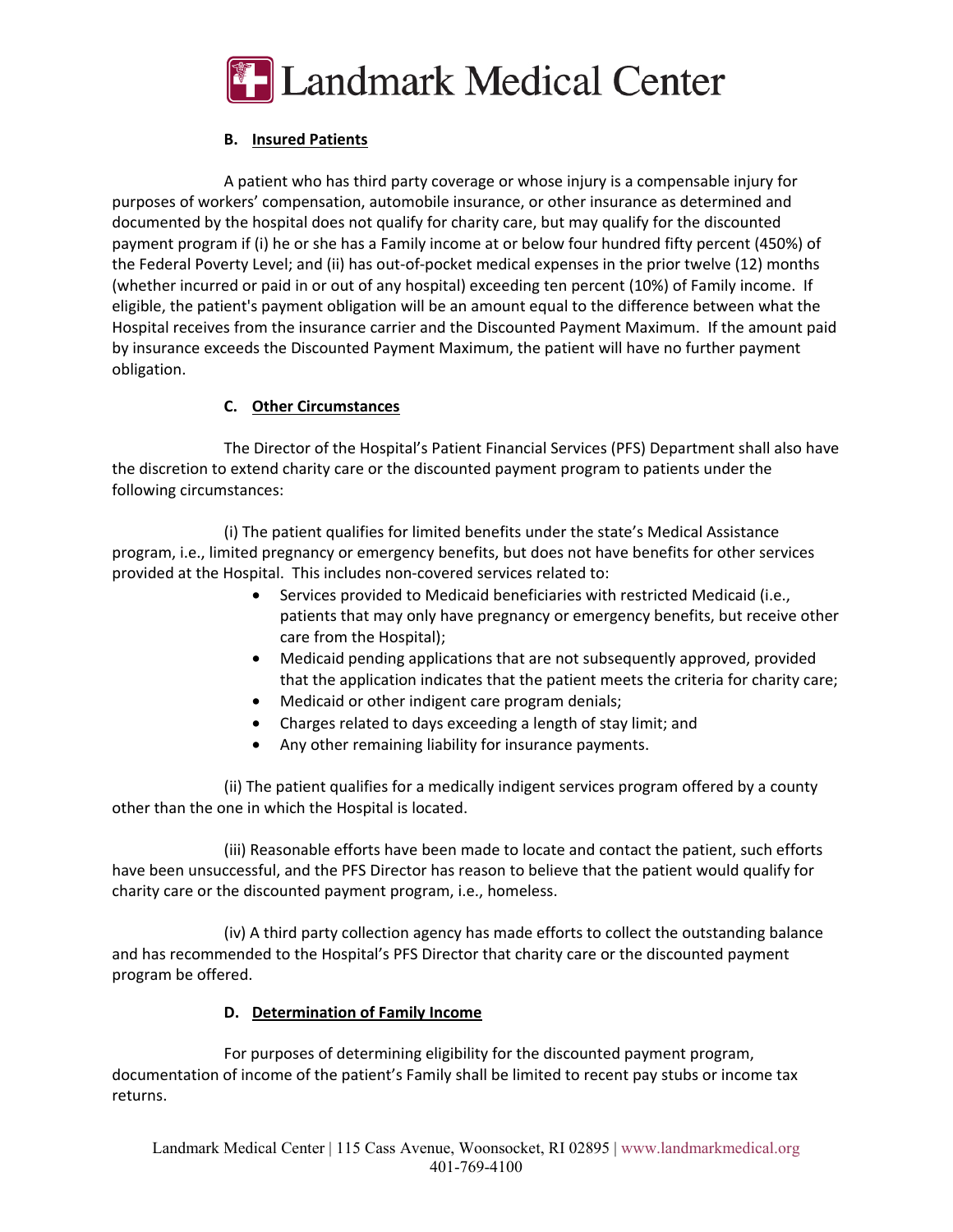

In determining a patient's monetary assets, the Hospital shall not consider retirement or deferred compensation plans qualified under the Internal Revenue Code, non-qualified deferred compensation plans, the first ten thousand dollars (\$10,000.00) of monetary assets, and fifty percent (50%) of the patient's monetary assets over the first ten thousand dollars (\$10,000.00).

## **E. Federal Poverty Levels**

The measure of the Federal Poverty Level shall be made by reference to the most up to date Health and Human Services Poverty Guidelines for the number of persons in the patient's family or household. The Federal Poverty Levels as of 2018 are as follows:

**SOURCE:** Federal Register, Vol. 83, No. 12, January 18, 2018, pp. 2642-2644

2018 Poverty Guidelines for the 48 Contiguous States and the District of Columbia (These figures are updated and republished annually; see https://aspe.hhs.gov/poverty-guidelines) Persons in Family/Household Poverty Guideline 1950% of Poverty Guideline  $\begin{vmatrix} 512,140 \end{vmatrix}$  \\end{554,630} 2  $|$16,460$   $|$74,070$ 3  $\vert$  \$20,780  $\vert$  \$93,510 4  $\frac{1}{25,100}$   $\frac{1}{25,100}$   $\frac{1}{2,112,950}$  $\begin{array}{|c|c|c|c|c|c|c|c|} \hline \text{5} & \text{5} & \text{5} & \text{5} & \text{5} & \text{5} & \text{5} & \text{5} & \text{5} & \text{5} & \text{5} & \text{5} & \text{5} & \text{5} & \text{5} & \text{5} & \text{5} & \text{5} & \text{5} & \text{5} & \text{5} & \text{5} & \text{5} & \text{5} & \text{5} & \text{5} & \text{5} & \text{5} & \text{5} & \text{5} & \text{5} & \text{5} & \text$  $6$   $\frac{\text{533,740}}{\text{533,740}}$   $5151,830$ 7 \$38,060 \$171,270 8 \$190,710 For families/households with more than 8 persons, see https://aspe.hhs.gov/poverty-guidelines.

## **2. Charity Care and Discounted Payment Program**

Financial assistance may be granted in the form of full charity care or discounted care, depending upon the patient's level of eligibility as defined in this Policy.

The patient balances for those patients who qualify for charity care, as determined by the Hospital, shall be reduced to a sum equal to zero dollars (\$0) with the remaining balance eliminated and classified as charity care.

The patient balances for those patients who qualify for the discounted payment program will be reduced; any discount will be applied against the gross charges for hospital services provided. Discounted payments will be limited to the highest amount paid by Medicare, the Medical Assistance program, RIte Care, or any other government-sponsored health program in which the Hospital participates (the "Discounted Payment Maximum"). The discount payment policy shall also include an interest-free extended payment plan to allow payment of the discounted price over time. The Hospital and the patient shall negotiate the terms of an extended payment plan, taking into consideration the patient's Family income and essential living expenses.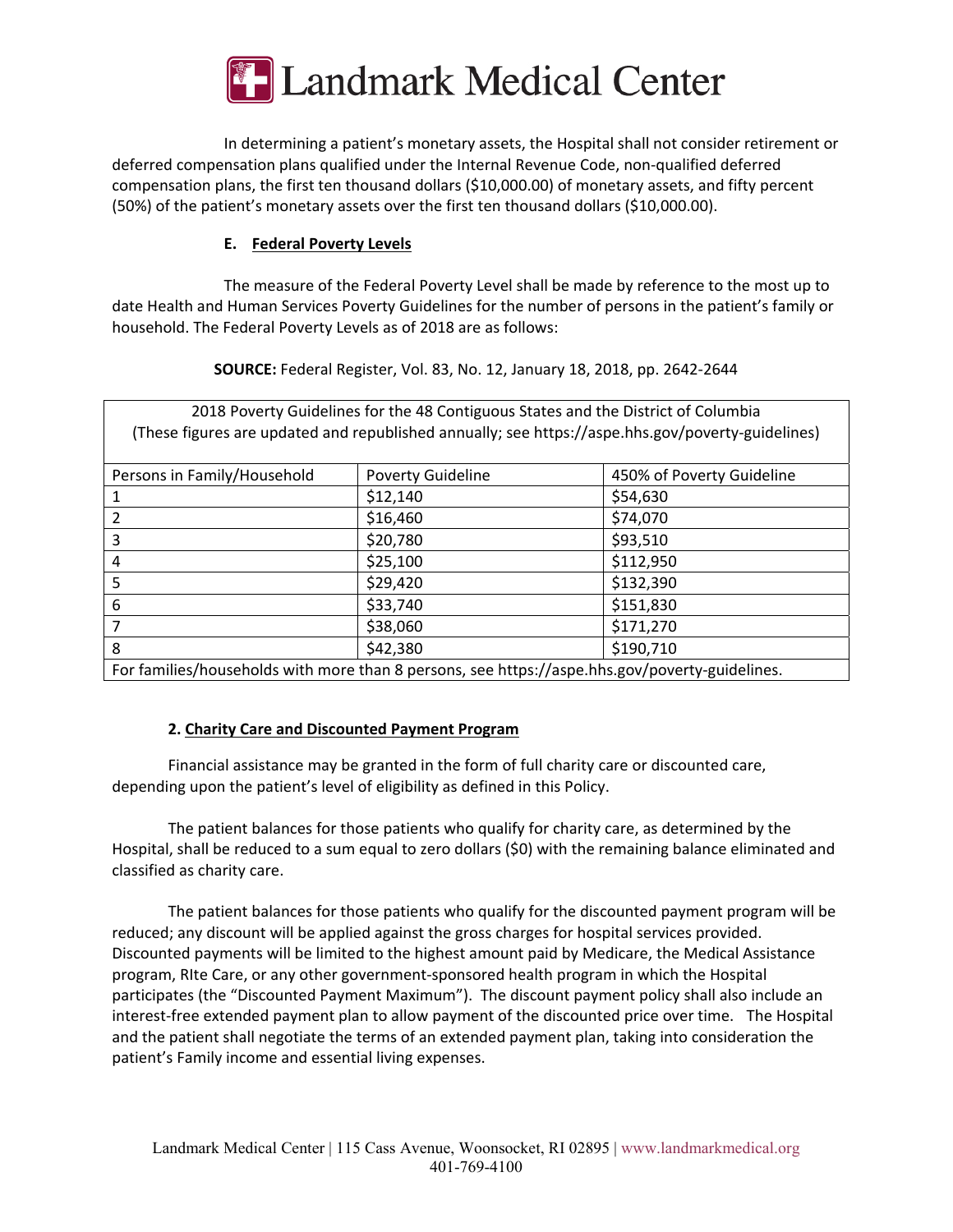

Once a complete financial assistance application is received, the Hospital must make a determination and provide a written notice of the decision and the basis relied on within fourteen (14) days. If the patient is found eligible for assistance, a new billing statement will be sent which indicates how the discounted amount was calculated and states where to find the AGB. The Hospital will refund any amount collected in excess of the revised charges and reverse any Extraordinary Collection Actions that have been initiated. If a financial assistance application is received and is incomplete, the Hospital will provide written notice of the outstanding items and wait a reasonable period of time before initiating or resuming Extraordinary Collection Actions. If a complete application is received within the two hundred forty (240) day application period described below, any Extraordinary Collection Actions will be suspended while a determination of eligibility is made.

## **3. Application Process**

Any patient who requests financial assistance will be asked to complete a financial assistance application. The financial assistance application form is attached as Exhibit 1 to this Policy. The application includes the office address and phone number to call if the patient has any questions concerning the financial assistance program or application process. The Hospital shall ensure that all employees likely to encounter patients that may need financial assistance are fully informed of and have access to this Policy, the Plain Language Summary, and the financial assistance application, and shall provide reasonable assistance to patients with the application process.

A patient is expected to submit the financial assistance promptly following care. A patient has up to two hundred forty (240) days following the date of first post-discharge statement in which to submit an application for financial assistance.

The financial assistance application requests patient information necessary for determining patient eligibility under the Financial Assistance Policy, including patient or family income and patient's family size. The Hospital will not request any additional information other than the information requested in the financial assistance application. A patient seeking financial assistance, however, may voluntarily provide additional information if they so choose. If reasonable efforts have been made to locate and contact the patient, such efforts have been unsuccessful, and the PFS Director has reason to believe that the patient would qualify for charity care or the discounted payment program (i.e., homeless), the PFS Director shall have the discretion to extend charity care or the discounted payment program.

Qualification for financial assistance shall be determined solely by the patient's and/or patient family representative's ability to pay. Qualification for financial assistance shall not be based in any way on age, gender, sexual orientation, ethnicity, national origin, veteran status, disability or religion.

#### **4. Resolution of Disputes**

Any disputes regarding a patient's eligibility to participate in the Charity Care Program shall be directed and resolved by the Hospital's Chief Financial Officer in accordance with the Hospital's Appeals Process Policy, which policy shall be available to all persons upon request.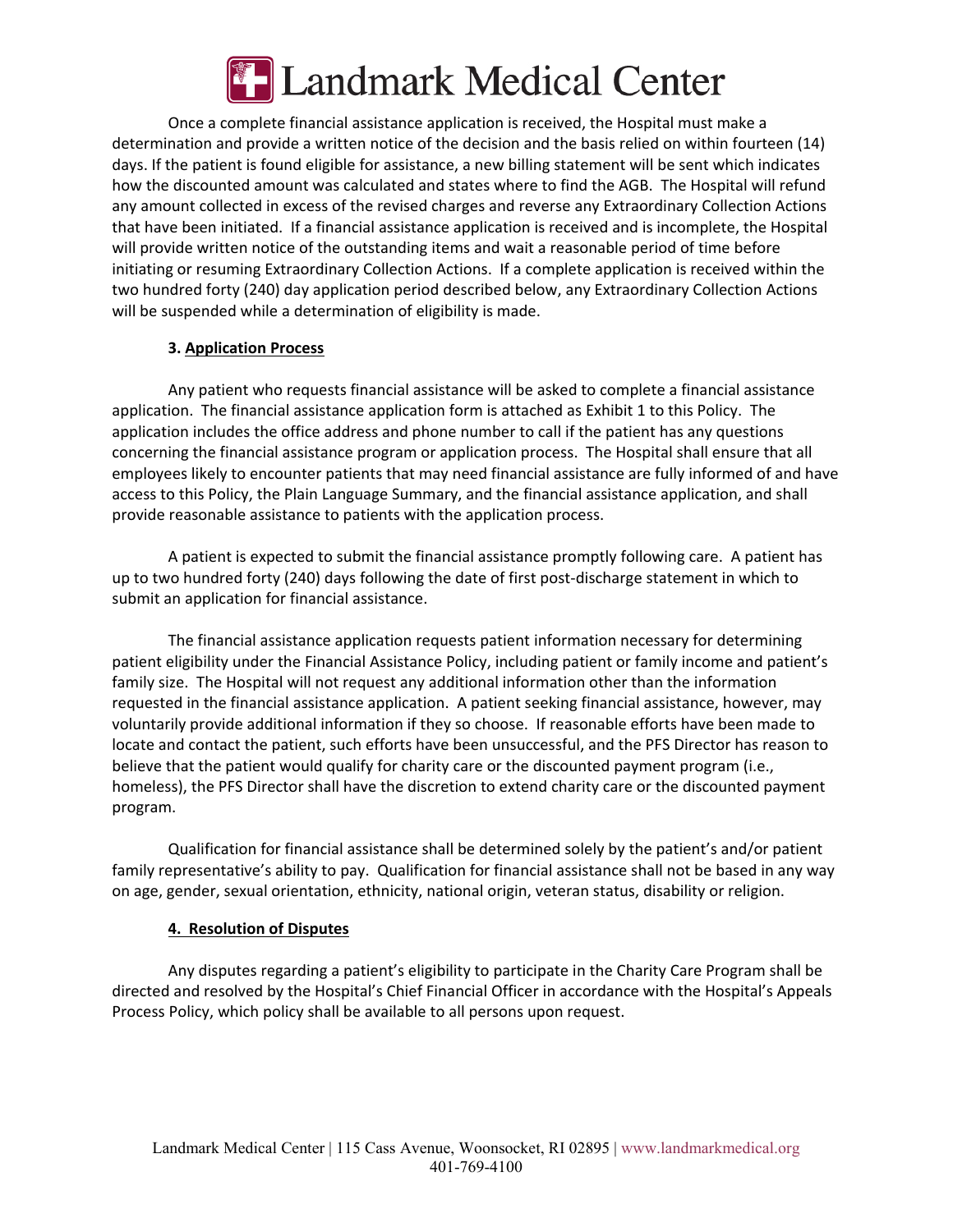

# **5. Publication of Policy**

In order to ensure that patients are aware of the existence of the Financial Assistance Policy, the Hospital shall widely disseminate the existence and terms of this Policy throughout its service area. In addition to other appropriate efforts to inform the community about the Policy in a way targeted to reach community members most likely to need financial assistance, the following actions shall be taken:

# **A. Written Notice to All Patients**

Each patient who is seen at a Prime Healthcare Non-Profit Facility, whether admitted or not, shall receive the Plain Language Summary, which is attached hereto as Exhibit 2. The notice shall be provided in non-English languages spoken by a substantial number of the patients served by the Hospital as provided in section III(5)(E) of this Policy.

## **B. Posting of Notices**

The notice attached hereto as Exhibit 3a and the "Notice of Hospital Financial Aid" attached hereto as Exhibit 3b shall be clearly and conspicuously posted in locations that are visible to the patients in the following areas: (1) Emergency Department; (2) Billing Office; (3) Admissions Office; (4) other outpatient settings; and (5) the Hospital's website. The notices shall be provided in non-English languages spoken by a substantial number of the patients served by the Hospital as provided in section III(5)(E) of this Policy.

## **C. Notices to Accompany Billing Statements**

- The "Notice of Hospital Financial Aid" attached hereto as Exhibit 3b shall be included on each patient bill.
- Every post-discharge statement shall include a copy of the notice attached hereto as Exhibit 4.
- Each bill that is sent to a patient who has not provided proof of coverage by a third party at the time care is provided or upon discharge must include a statement of charges for services rendered by the Hospital and the notices attached hereto as Exhibits 4 and 5.

These notices shall be provided in non-English languages spoken by a substantial number of the patients served by the Hospital as provided in section III(5)(E) of this Policy.

## **D. Availability of Financial Assistance Documents**

The Hospital shall post a copy of this Policy, the Plain Language Summary, the financial assistance application, and the "Financial-Aid Criteria" attached hereto as Exhibit 6 on its website and make all such documents available for free download. Such documents shall be available in the emergency room and admissions office and by mail upon request. The documents shall be provided in non-English languages spoken by a substantial number of the patients served by the Hospital as provided in section III(5)(E) of this Policy.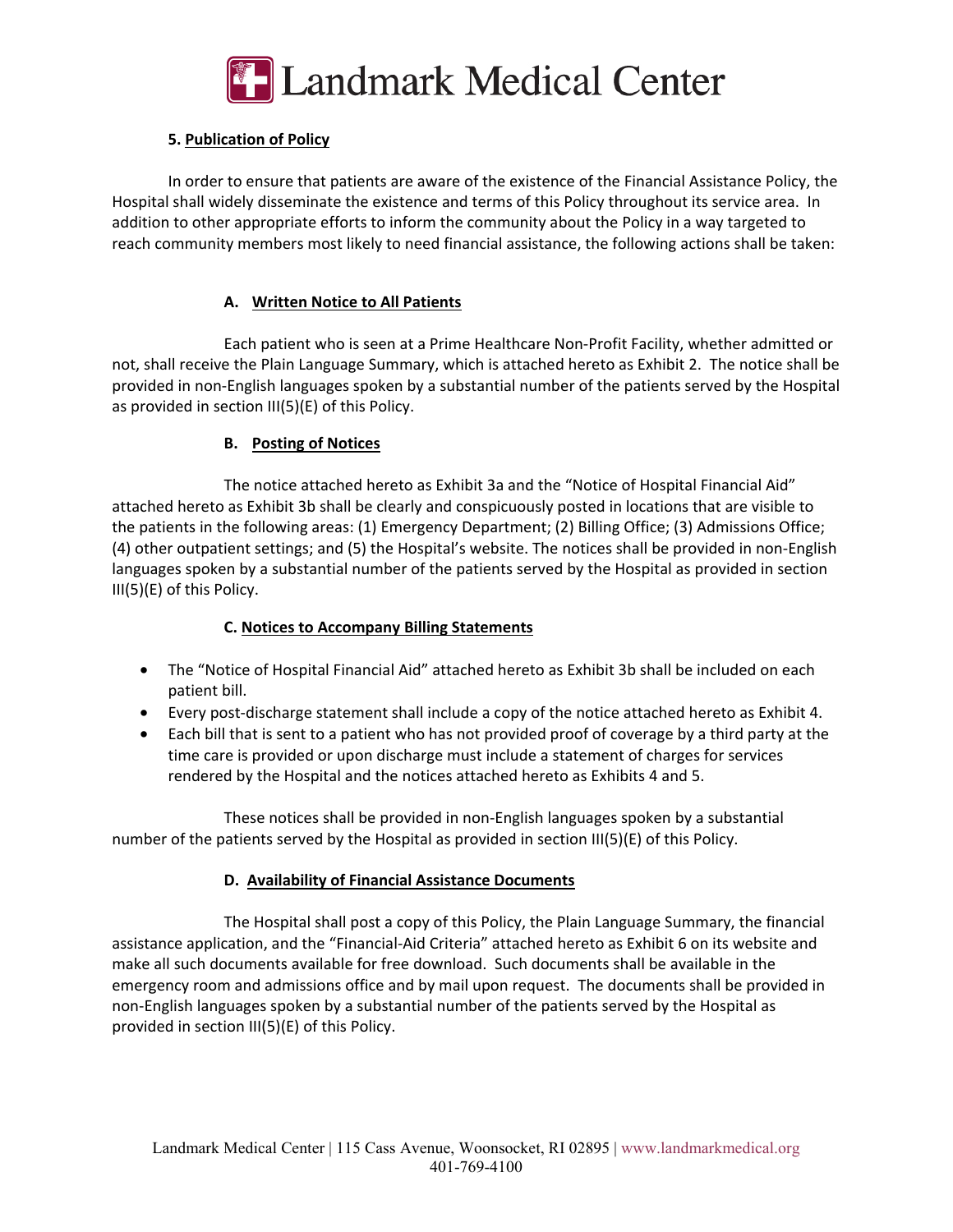

# **E. Accessibility to Limited English Proficient Individuals**

The Hospital shall make translations of this Policy, the Plain Language Summary, and the financial assistance application available in any language that is the primary language of the lesser of one thousand (1,000) individuals or five percent (5%) of the population of the communities served by the Hospital and in accordance with the applicable "Standards for Culturally and Linguistically Appropriate Services in Health Care" (Standards 4 & 7, based on Title VI of the Civil Rights Act of 1964).

# **6. Efforts to Obtain Information Regarding Coverage & Applications for Medical Assistance and RIte Care**

The Hospital shall make all reasonable efforts to obtain from the patient or his or her representative information about whether private or public health insurance or sponsorship may fully or partially cover the charges for care rendered by the Hospital to a patient including, but not limited to, the following:

(1) private health insurance, including coverage offered through the Rhode Island Health Benefit Exchange (HealthSource); (2) Medicare; and/or (3) the Medical Assistance program, RIte Care, or other state-funded programs designed to provide health coverage.

If a patient does not indicate that he/she has coverage by a third party payor or requests a discounted payment program or charity care then the patient shall be provided with an application for the Medical Assistance program, RIte Care, or other governmental program prior to discharge.

## **7. Collection Activities**

Prime Healthcare nonprofit facilities may use the services of an external collection agency for the collection of patient debt. No debt shall be advanced for collection until the Director of the Hospital PFS or his/her designee has reviewed the account and approved the advancement of the debt to collection. Prime Healthcare nonprofit facilities shall obtain an agreement from each collection agency that it utilizes to collect patient debt that the agency will comply with the requirements of this Policy and applicable state law.

If a patient does not apply for financial assistance or is denied financial assistance and fails to pay their bill, the patient may be subject to various collection actions, including Extraordinary Collection Actions, subject to applicable state law, including, but not limited to, the Code of Rhode Island Rules R23-17.14-HCA section 11.4. Notwithstanding the foregoing, neither the Hospital nor any collection agency with which it contracts shall engage in any Extraordinary Collection Actions (i) at any time prior to one hundred fifty (150) days following the first post-discharge statement sent to a patient or (ii) without first making reasonable efforts to determine whether a patient is eligible for financial assistance under this Policy. In addition, and even if the above two conditions are satisfied, Hospital or its contracted collection agencies must send a notice to the patient at least thirty (30) days before commencing any Extraordinary Collection Actions, which specifies the following: (i) collection activities the Hospital or contracted collection agency may take, (ii) the date after which such actions may be taken (which date shall be no earlier than thirty (30) days of the notice date, (iii) that financial assistance is available for eligible patients. A copy of the Plain Language Summary will be included with such notice. Reasonable efforts must be made (and documented) to orally notify patients of this Policy. If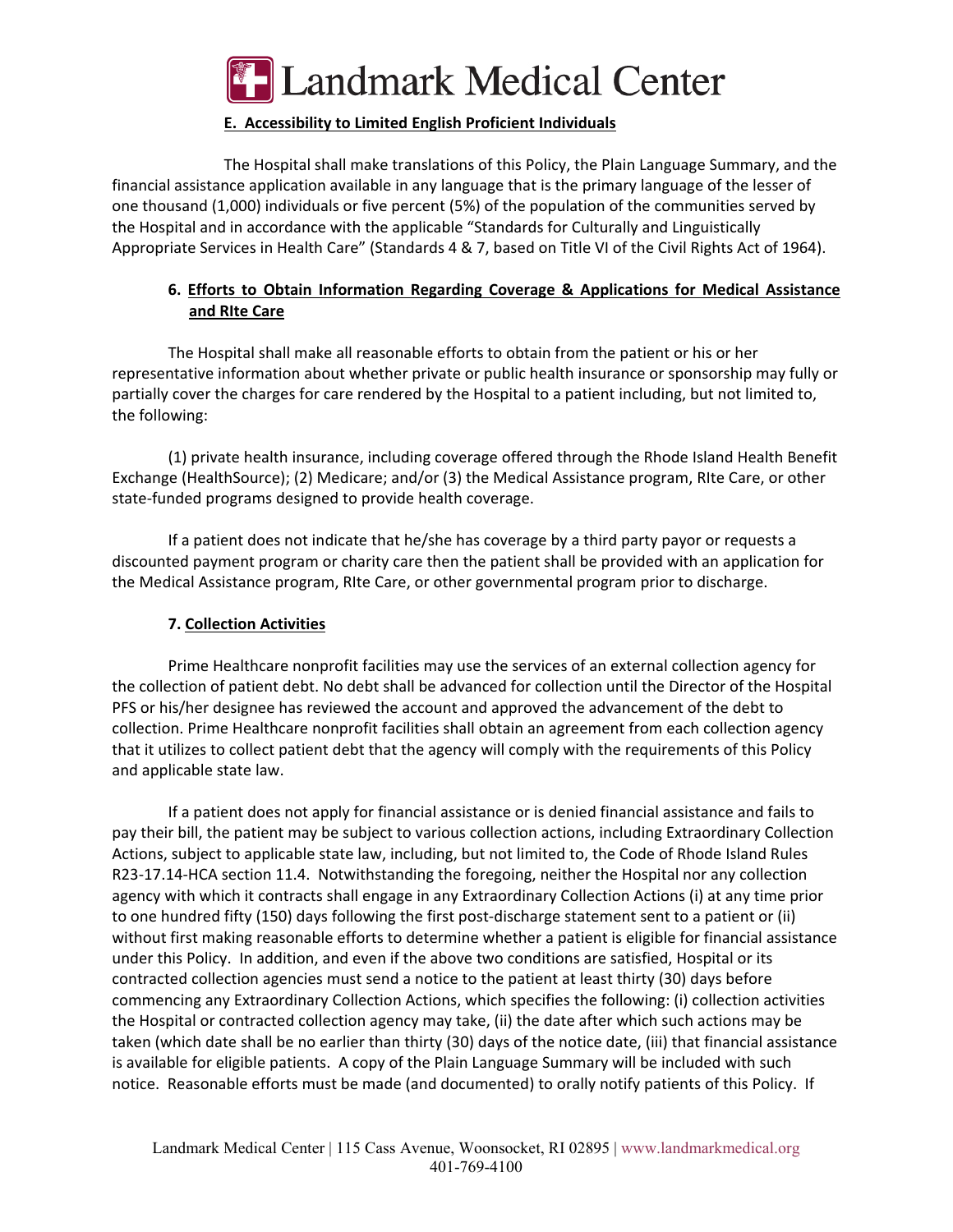

the patient applies for financial assistance, any Extraordinary Collection Actions that may be in process will be suspended immediately pending the decision on the patient's application.

In addition, if a patient is attempting to qualify for eligibility under this Policy and is attempting in good faith to settle an outstanding bill with the hospital by negotiating a reasonable payment plan or making regular partial payments of a reasonable amount, the Hospital shall not send the unpaid bill to any collection agency.

The Hospital shall not, in dealing with patients eligible under this Policy, use wage garnishments or liens on primary residences as a means of collecting unpaid hospital bills.

## **8. Reporting of Financial Assistance**

The Hospital shall provide the Rhode Island Department of Health ("Department") (on an annual basis or as required by the Department) information including but not limited to:

- Annual Financial-Aid Data Filing in such form required by the Department.
- The public Notice of Hospital Financial Aid.
- A copy of a Hospital bill including the public Notice of Hospital Financial Aid.
- The Financial-Aid Criteria for charity care including full disclosure of the discount schedule for partial charity care and, if applicable, how the assets criterion is evaluated in determining eligibility for partial charity care.
- The financial assistance application.
- The Hospital's adopted appeals process.
- The Hospital's adopted collections process.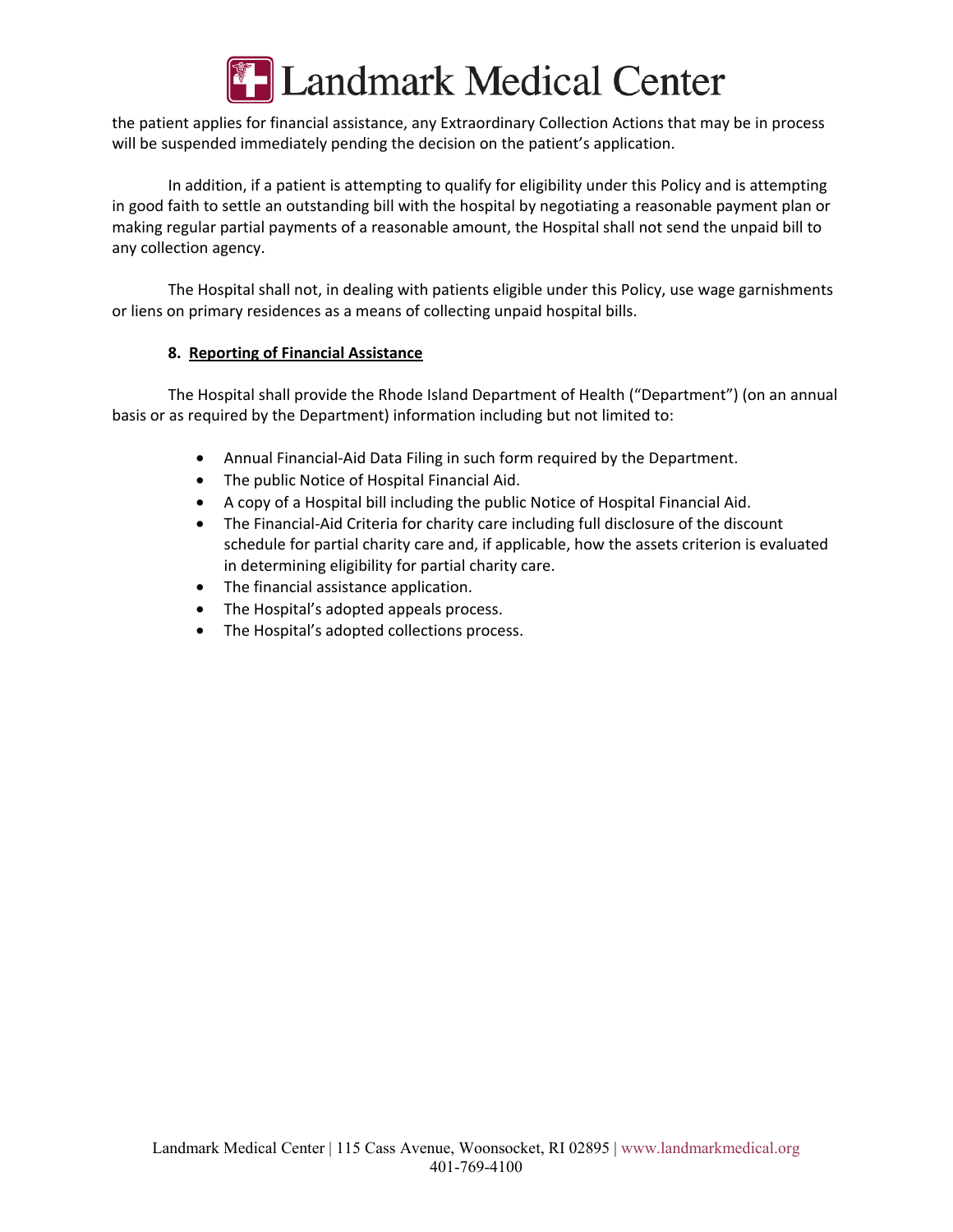

**Exhibit 1 [Financial assistance application]**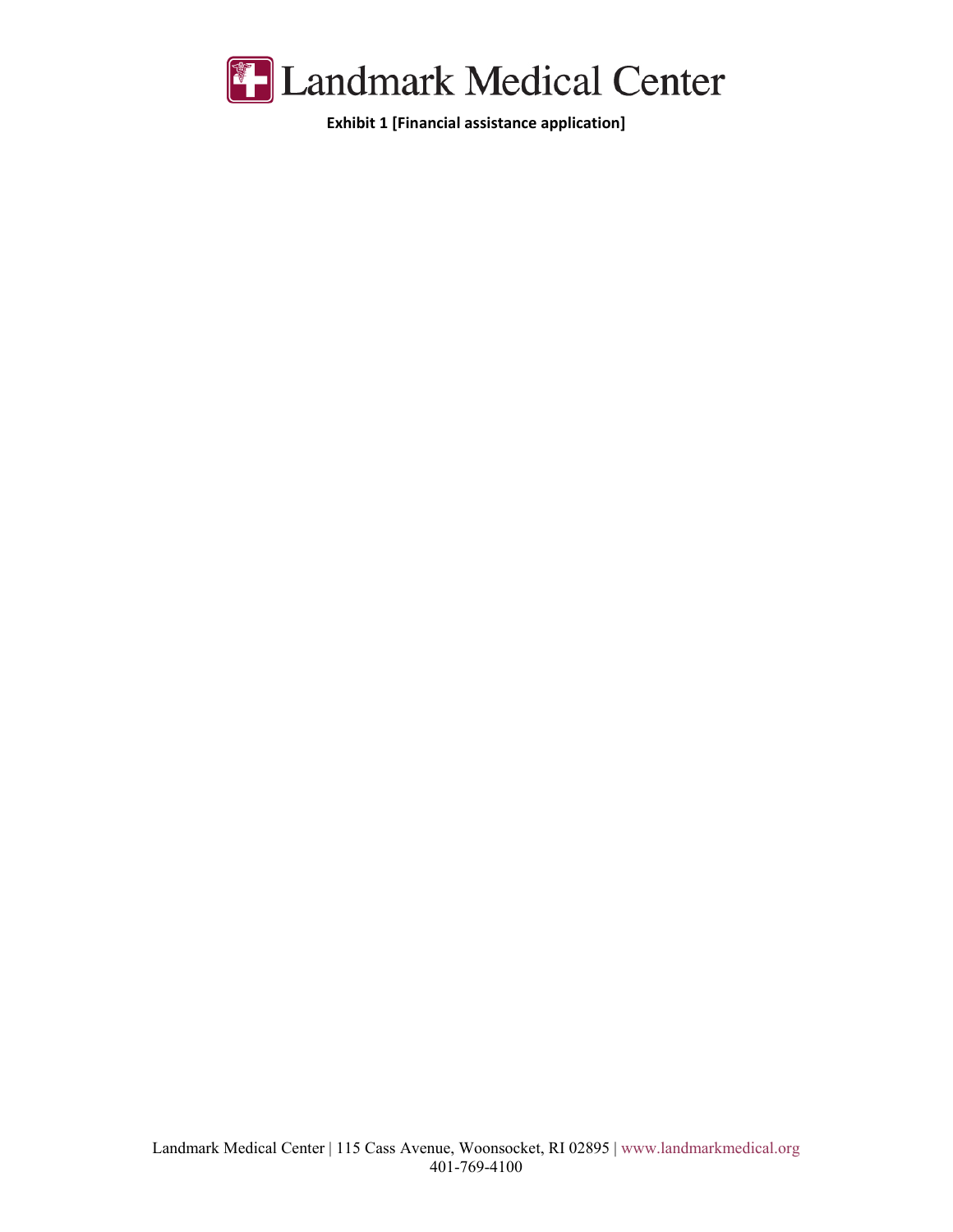

## **EXHIBIT 2 [FINANCIAL ASSISTANCE PLAIN LANGUAGE SUMMARY]**

Plain Language Summary of Financial Assistance Policy for Landmark Medical Center

Eligibility: Landmark Medical Center offers reduced or no charge services for emergency and other medically necessary care for individuals eligible under our Financial Assistance Policy. Eligibility is based on the Hospital's Financial Assistance Policy, which includes using the Federal Poverty Level guidelines, number of dependents, and gross annual income along with supportive income documents.

Income Guidelines: If meeting the Hospital's Financial Assistance Policy requirements, uninsured patients with family income below 350% of the current Federal Poverty Level and monetary assets of less than the assets protection threshold will qualify for a 100% discount on their qualifying Hospital services. Uninsured patients with family income greater than 350% but less than 450% of current Federal Poverty Level and monetary assets of less than the assets protection threshold, and insured patients with family income less than 450% of current Federal Poverty Level and excessive medical costs, may qualify for partially discounted care and extended payment plans. Patients eligible for financial assistance will not be charged more than the amount generally billed for emergency or other medically necessary care to individuals having insurance coverage.

For More Information or to Apply: The full Financial Assistance Policy and a Financial Assistance Application Form are available at our website, www.landmarkmedical.org, by mail at no charge by calling 401-769-4100 X 2447 or 2449, or by visiting our Business Office in person at 115 Cass Avenue, Woonsocket, RI 02895. Applications are available in non-English languages spoken by large segments of the community. For further questions or assistance in completion of the Financial Assistance Application, please call our Business Office at 401-769-4100 X 2447 or 2449. Completed applications should be delivered to Landmark Medical Center, Attn: Patient Financial Services, 115 Cass Avenue, Woonsocket, RI 02895 for processing.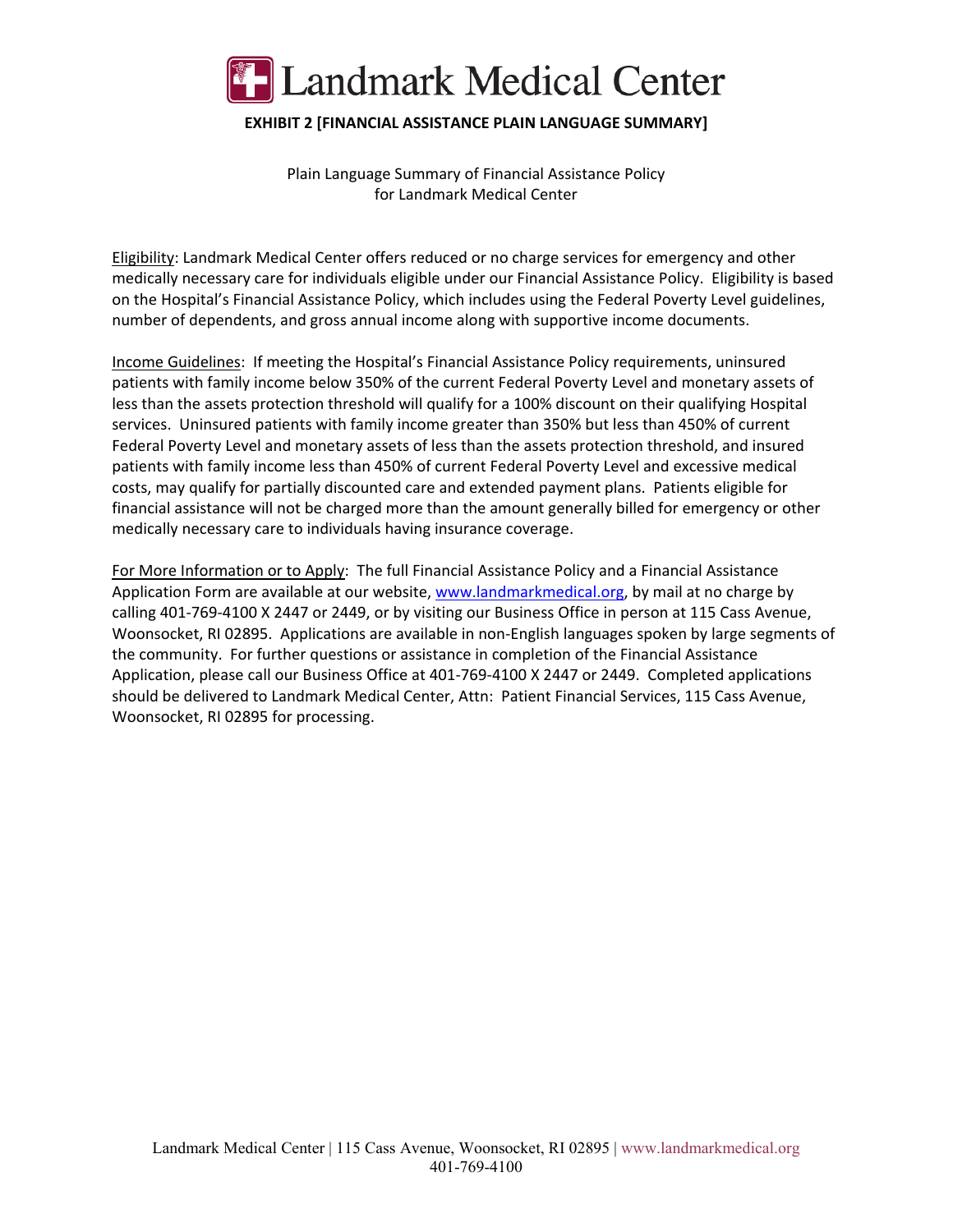

# **Exhibit 3a [Notice to be posted within hospital]**

## **CHARITY CARE & DISCOUNTED PAYMENT PROGRAM**

PATIENTS WHO LACK INSURANCE OR HAVE INADEQUATE INSURANCE AND MEET CERTAIN LOW-AND MODERATE-INCOME REQUIREMENTS MAY QUALIFY FOR DISCOUNTED PAYMENTS OR CHARITY CARE. THE EMERGENCY DEPARTMENT PHYSICIANS AND OTHER PHYSICIANS WHO ARE NOT EMPLOYEES OF THE HOSPITAL MAY ALSO PROVIDE CHARITY CARE OR DISCOUNTED PAYMENT PROGRAMS. PLEASE CONTACT 401-769-4100 X 2447 or 2449 FOR FURTHER INFORMATION.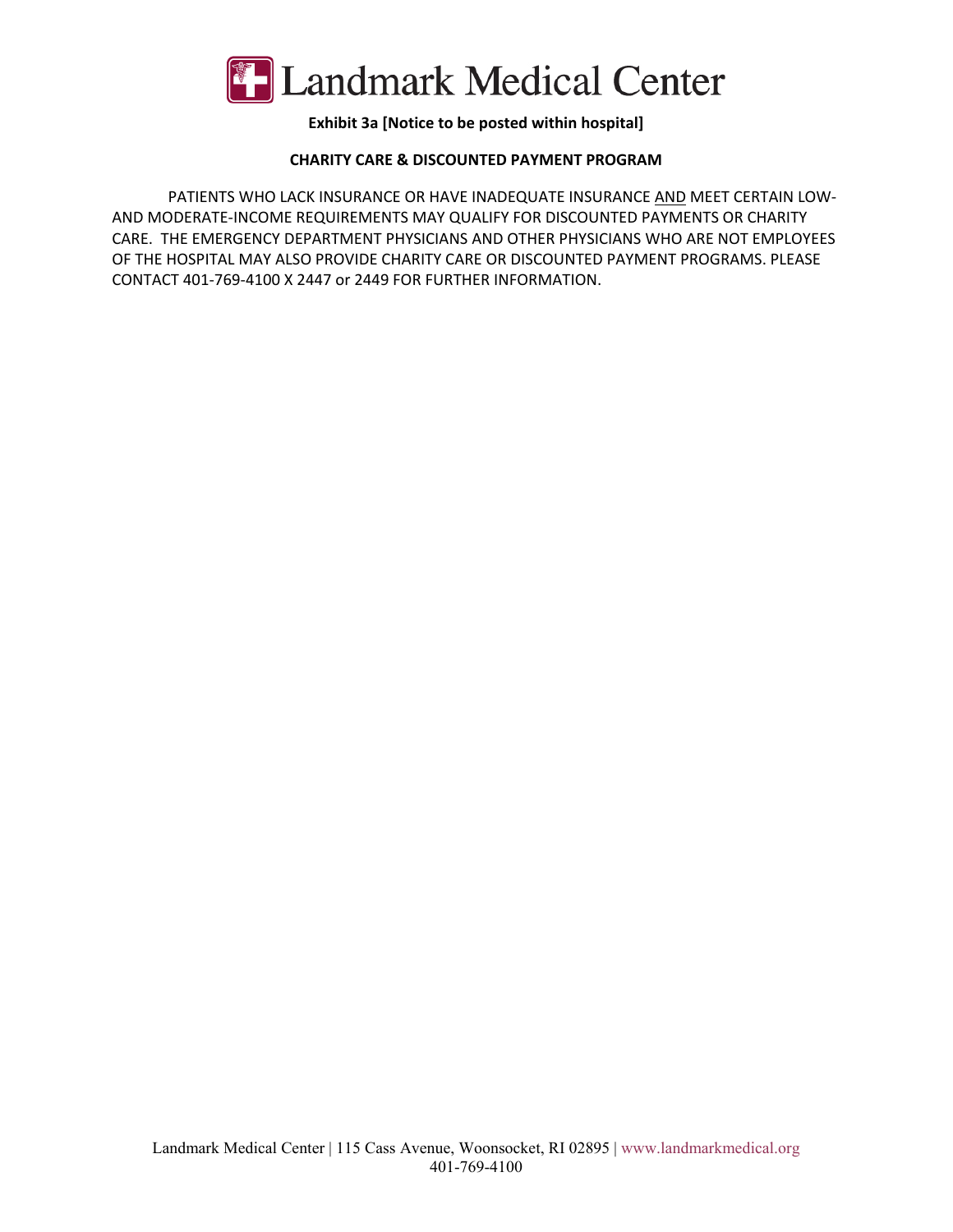

## **Exhibit 3b [Notice to be posted within hospital, website and each patient bill]**

#### **NOTICE OF HOSPITAL FINANCIAL-AID**

Landmark Medical Center provides essential hospital care without charge (free) to uninsured Rhode Islanders with incomes up to 350% of the Federal Poverty Limits (and limited assets), and discounted care for incomes between 350% and 450% of the Federal Poverty Limits. For more information, please contact our Billing Office at 401-769-4100 X 2447 or 2449.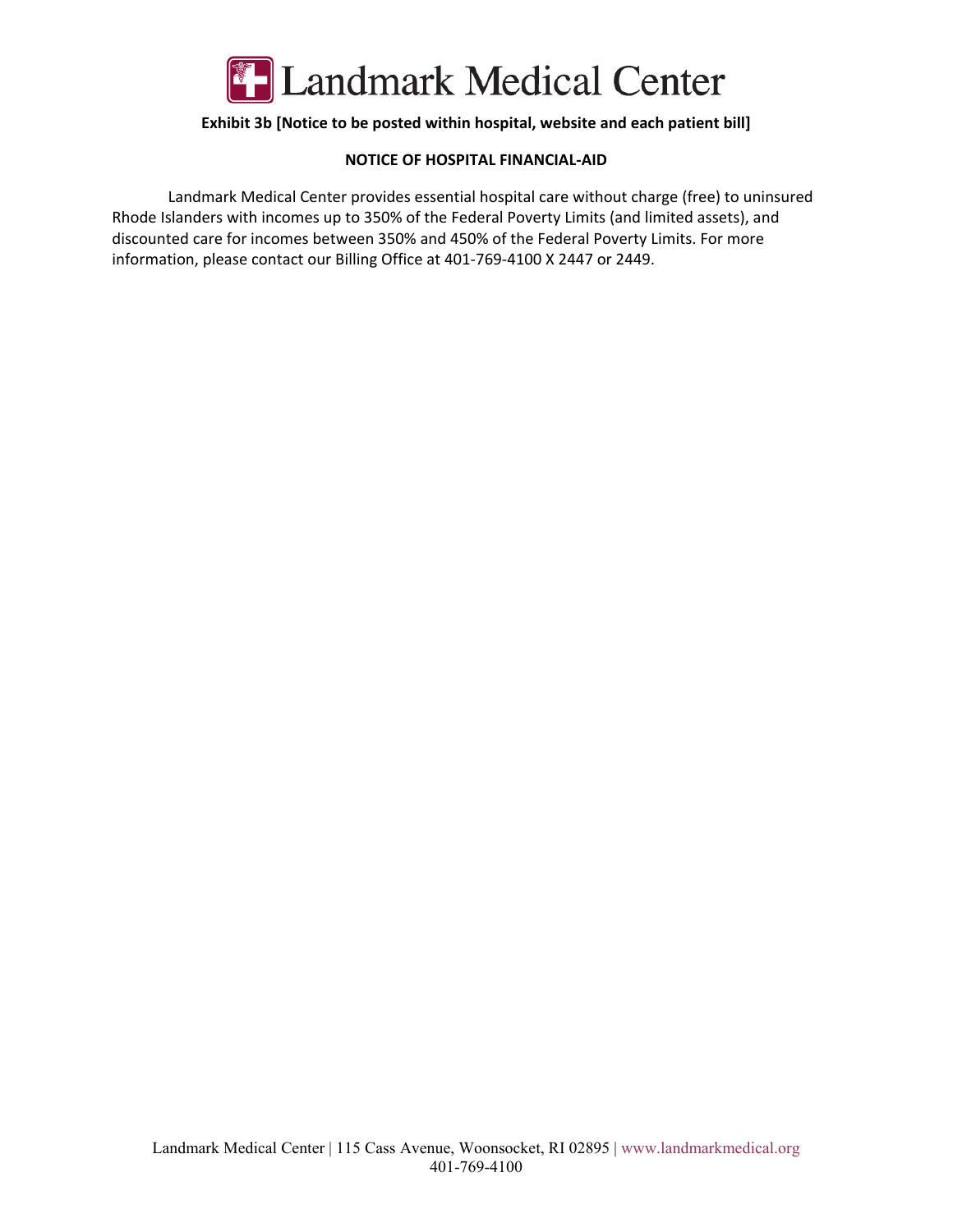

## **Exhibit 4 [Notice to be included in** *all* **post-discharge billing statements]**

#### **Charity Care & Discounted Payment Program**

Patients who lack insurance or who have inadequate insurance and meet certain low-and moderate-income requirements may qualify for discounted payments or charity care. Patients seeking discounted or free care must obtain and submit an application that will be reviewed by the Hospital. No patient eligible for financial assistance will be charged more for emergency or medically necessary care than amounts generally billed to individuals who have insurance covering such care. For more information, copies of documentation, or assistance with the application process, please contact the Hospital at 401-769-4100 X 2447 or 2449 or you may visit www.landmarkmedical.org or 115 Cass Avenue, Woonsocket, RI 02895 to obtain further information. Free copies of financial assistance documentation may also be sent to you by mail and are available in non-English languages spoken by a substantial number of the patients served by the Hospital. The Emergency Department physicians and other physicians who are not employees of the Hospital may also provide charity care or discounted payment programs. Please contact 401-723-5533 for further information.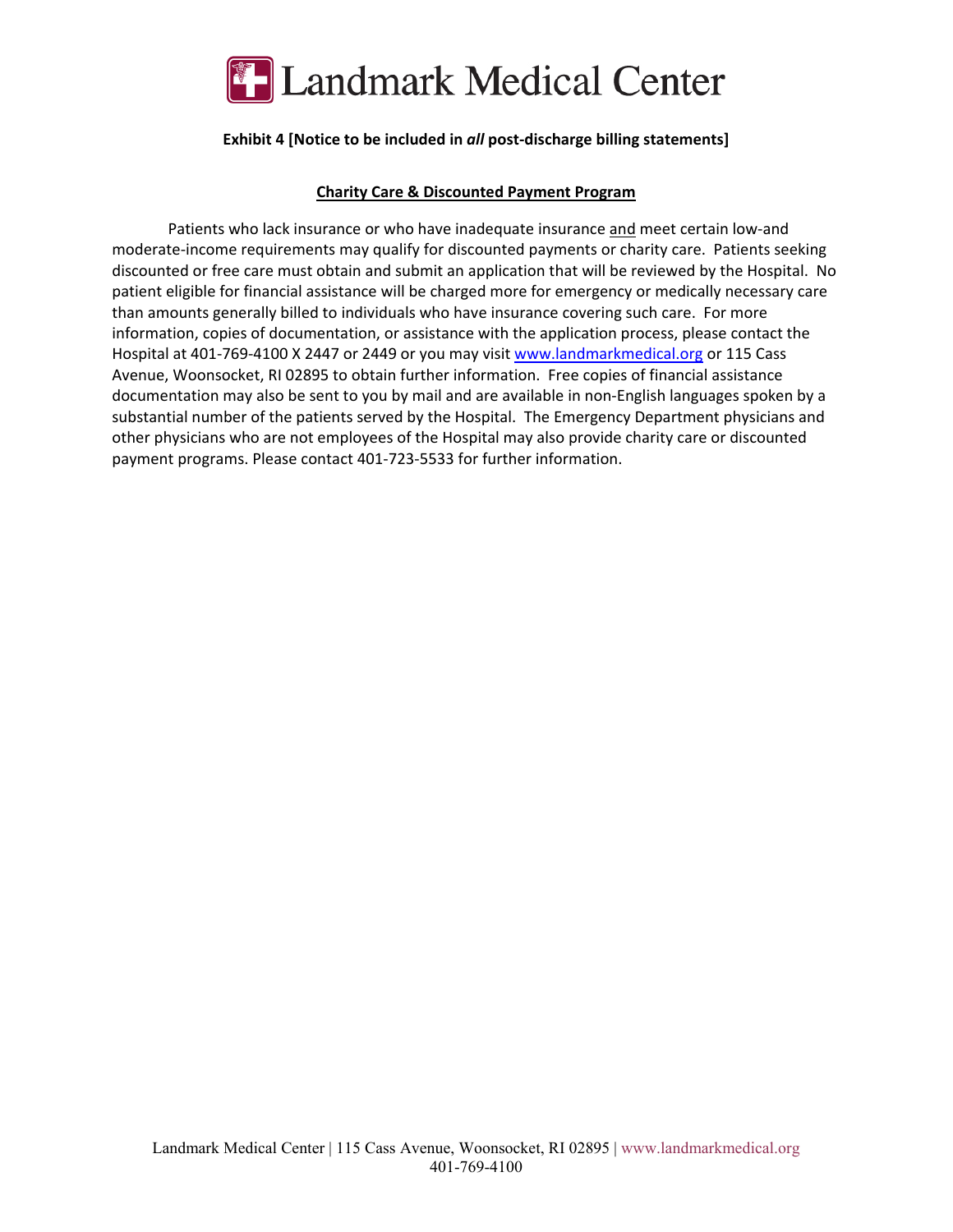

#### **Exhibit 5 [Notice to be included in post-discharge billing statements**

**to patients who have not provided proof of insurance]** 

Our records indicate that you do not have health insurance coverage or coverage under Medicare, the Medical Assistance program, RIte Care, or other similar programs. If you have such coverage, please contact our office at 401-769-4100 X 2447 or 2449 as soon as possible so the information can be obtained and the appropriate entity billed.

If you do not have health insurance coverage, you may be eligible for Medicare, the Medical Assistance program, RIte Care, coverage offered through the Rhode Island Health Benefit Exchange (HealthSource RI), other state- or county-funded health coverage, or Prime Healthcare nonprofit facilities charity care or discounted payment program. For more information about how to apply for these programs, please contact the Prime Healthcare Non-Profit Facility PFS Designee at 401-769-4100 X 2447 or 2449 who will be able to answer questions and provide you with applications for these programs.

Patients who lack insurance or have inadequate insurance and meet certain low- and moderateincome requirements may qualify for discounted payments or charity care. Patients should contact the Prime Healthcare Non-Profit Facility or PFS Designee, at 401-769-4100 X 2447 or 2449 to obtain further information. If a patient applies, or has a pending application, for another health coverage program at the same time that he or she applies for a Prime Healthcare nonprofit facilities charity care or discounted payment program, neither application shall preclude eligibility for the other program.